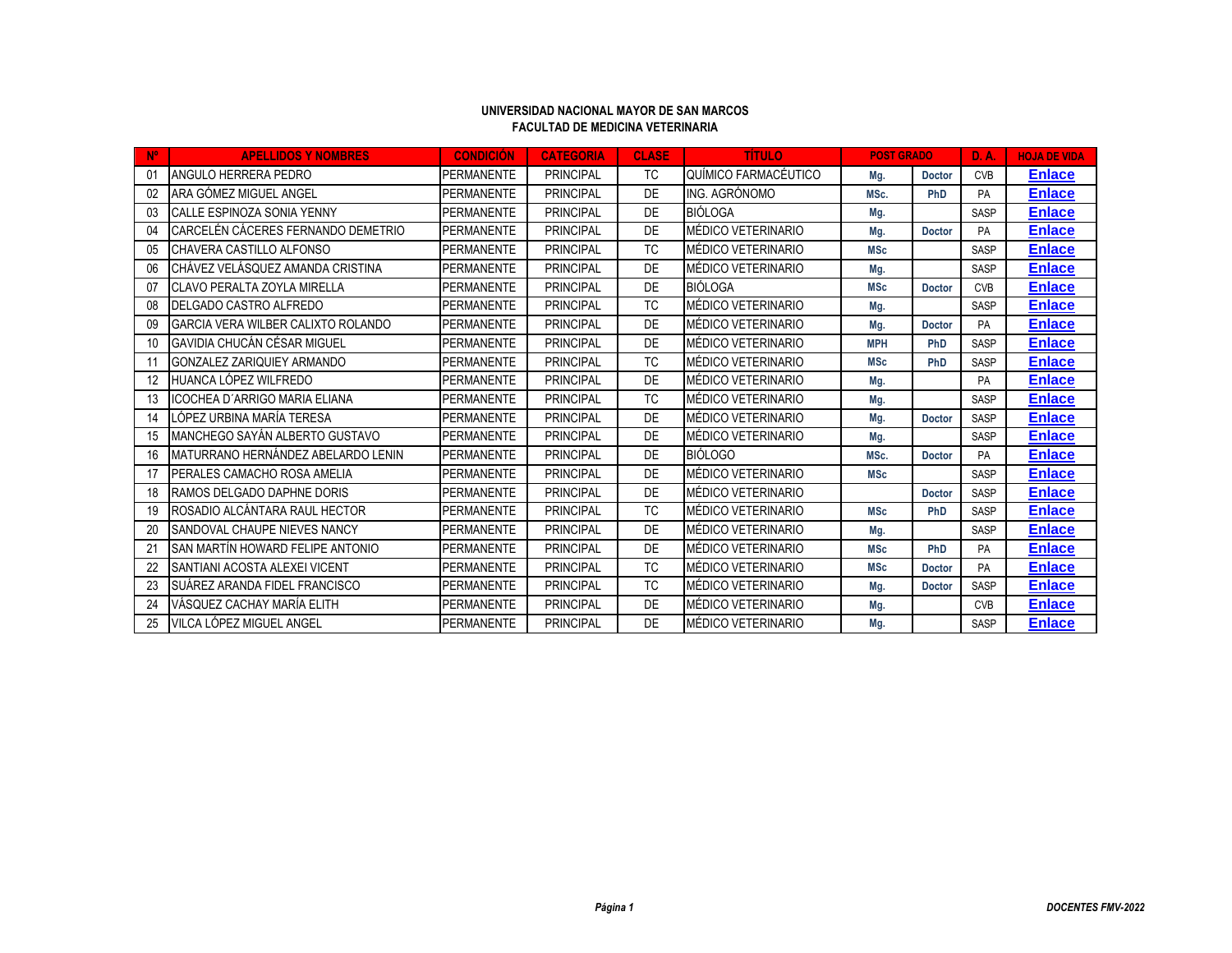| $N^{\circ}$ | <b>APELLIDOS Y NOMBRES</b>             | <b>CONDICIÓN</b>  | <b>CATEGORIA</b> | <b>CLASE</b> | <b>TÍTULO</b>             | <b>POST GRADO</b> |               | <b>D.A.</b> | <b>HOJA DE VIDA</b> |
|-------------|----------------------------------------|-------------------|------------------|--------------|---------------------------|-------------------|---------------|-------------|---------------------|
| 01          | AMPUERO BUSTILLO ANTONIO MIGUEL        | PERMANENTE        | <b>ASOCIADO</b>  | DE           | MÉDICO VETERINARIO        | Bach.             |               | <b>PA</b>   | <b>Enlace</b>       |
| 02          | ARANA DE LA CRUZ CARLOS ALFONSO        | PERMANENTE        | <b>ASOCIADO</b>  | DE           | MÉDICO VETERINARIO        | Bach.             |               | PA          | <b>Enlace</b>       |
| 03          | <b>BARRIOS ARPI, LUIS MANUEL</b>       | <b>PERMANENTE</b> | <b>ASOCIADO</b>  | DE           | MÉDICO VETERINARIO        | Mg.               | Dr. ©         | <b>CVB</b>  | <b>Enlace</b>       |
| 04          | BAZÁN RODRIGUEZ VICTOR HERNÁN          | <b>PERMANENTE</b> | <b>ASOCIADO</b>  | DE           | MÉDICO VETERINARIO        | Mg.               |               | PA          | <b>Enlace</b>       |
| 05          | BEZADA QUINTANA, SANDRA GRACIA         | PERMANENTE        | <b>ASOCIADO</b>  | DE           | MÉDICO VETERINARIO        | Mg.               |               | PA          | <b>Enlace</b>       |
| 06          | CAHUA UGARTE JACQUELINE                | <b>PERMANENTE</b> | <b>ASOCIADO</b>  | <b>TC</b>    | MÉDICO VETERINARIO        | Mg. Esp.          |               | SASP        | <b>Enlace</b>       |
| 07          | CASAS ASTOS EVA CONSUELO               | <b>PERMANENTE</b> | <b>ASOCIADO</b>  | ${\tt TC}$   | MÉDICO VETERINARIO        | Mg.               |               | <b>SASP</b> | <b>Enlace</b>       |
| 08          | CHIPAYO GONZÁLES YSAAC RUBÉN           | <b>PERMANENTE</b> | <b>ASOCIADO</b>  | <b>TP20</b>  | MÉDICO VETERINARIO        | Bach.             |               | <b>SASP</b> | <b>Enlace</b>       |
| 09          | CONTRERAS SALAZAR GUADALUPE VICTORIA   | <b>PERMANENTE</b> | <b>ASOCIADO</b>  | <b>DE</b>    | <b>BIÓLOGA</b>            | Mg(c)             |               | <b>CVB</b>  | <b>Enlace</b>       |
| 10          | DÁVILA FERNÁNDEZ ROBERTO CÉSAR         | PERMANENTE        | <b>ASOCIADO</b>  | DE           | MÉDICO VETERINARIO        | Mg. Esp.          |               | SASP        | <b>Enlace</b>       |
| 11          | DIAZ COAHILA DIEGO                     | PERMANENTE        | <b>ASOCIADO</b>  | <b>TC</b>    | MÉDICO VETERINARIO        | Esp.              |               | <b>CVB</b>  | <b>Enlace</b>       |
| 12          | FERNÁNDEZ PAREDES VIVIANA ROSA         | PERMANENTE        | <b>ASOCIADO</b>  | TC           | MÉDICO VETERINARIO        | Mg.               |               | SASP        | <b>Enlace</b>       |
| 13          | <b>FRANCO FEBRES FRANCISCO ENRIQUE</b> | PERMANENTE        | <b>ASOCIADO</b>  | <b>TC</b>    | <b>ING. ZOOTECNISTA</b>   | Mg.               |               | PA          | <b>Enlace</b>       |
| 14          | GÁLVEZ CARRILLO HUGO ALEJANDRO         | <b>PERMANENTE</b> | <b>ASOCIADO</b>  | <b>DE</b>    | MÉDICO VETERINARIO        | Mg.(c)            |               | <b>CVB</b>  | <b>Enlace</b>       |
| 15          | GONZÁLES VÉLIZ ROSA ISABEL             | PERMANENTE        | <b>ASOCIADO</b>  | DE           | <b>BIÓLOGA</b>            | Mg.               |               | SASP        | <b>Enlace</b>       |
| 16          | <b>HOYOS SIFUENTES LUIS ANTONIO</b>    | PERMANENTE        | <b>ASOCIADO</b>  | <b>TC</b>    | MÉDICO VETERINARIO        | Mg.               |               | SASP        | <b>Enlace</b>       |
| 17          | HUAMÁN CRISTOBAL AMPARO ELENA          | <b>PERMANENTE</b> | <b>ASOCIADO</b>  | TC           | MÉDICO VETERINARIO        | Bach.             |               | PA          | <b>Enlace</b>       |
| 18          | JIMENEZ ALIAGA RONALD                  | <b>PERMANENTE</b> | <b>ASOCIADO</b>  | DE           | MÉDICO VETERINARIO        | Mg.               |               | PA          | <b>Enlace</b>       |
| 19          | LÁZARO DE LA TORRE, CÉSAR AQUILES      | <b>PERMANENTE</b> | <b>ASOCIADO</b>  | <b>TC</b>    | MÉDICO VETERINARIO        | Mg.               | <b>Doctor</b> | <b>CVB</b>  | <b>Enlace</b>       |
| 20          | LÉVANO SARAVIA JUAN                    | <b>PERMANENTE</b> | <b>ASOCIADO</b>  | <b>TP20</b>  | MÉDICO VETERINARIO        | Bach.             |               | SASP        | <b>Enlace</b>       |
| 21          | LIRA MEJÍA BORIS ANTONIO               | <b>PERMANENTE</b> | <b>ASOCIADO</b>  | <b>TC</b>    | MÉDICO VETERINARIO        | Mg.               |               | <b>CVB</b>  | <b>Enlace</b>       |
| 22          | LUCAS AGUIRRE ORLANDO ALBERTO          | PERMANENTE        | <b>ASOCIADO</b>  | <b>TP10</b>  | QUÍMICO FARMACÉUTICO      | Mg.               |               | PA          | <b>Enlace</b>       |
| 23          | MORALES CAUTI SIEVER MIGUEL            | PERMANENTE        | <b>ASOCIADO</b>  | <b>TC</b>    | MÉDICO VETERINARIO        | Mg.               |               | SASP        | <b>Enlace</b>       |
| 24          | NAVARRETE ZAMORA MILUSKA BEATRIZ       | PERMANENTE        | <b>ASOCIADO</b>  | <b>TC</b>    | MÉDICO VETERINARIO        | Mg.               |               | <b>CVB</b>  | <b>Enlace</b>       |
| 25          | OLAZABAL LOAIZA JUAN PAVEL             | PERMANENTE        | <b>ASOCIADO</b>  | TC           | ING. ZOOTECNISTA          | Mg.               |               | PA          | <b>Enlace</b>       |
| 26          | PEZO CARREON SERGIO DANILO             | PERMANENTE        | <b>ASOCIADO</b>  | DE           | MÉDICO VETERINARIO ZOOTE  | Mg.               |               | PA          | <b>Enlace</b>       |
| 27          | QUEVEDO URDAY, MIRYAM                  | PERMANENTE        | <b>ASOCIADO</b>  | DE           | MÉDICO VETERINARIA        | Mg.               |               | <b>CVB</b>  | <b>Enlace</b>       |
| 28          | RAMOS COAGUILA OLGER PEDRO             | <b>PERMANENTE</b> | <b>ASOCIADO</b>  | DE           | MÉDICO VETERINARIO ZOOTE  | Esp.              |               | PA          | <b>Enlace</b>       |
| 29          | RAMIREZ VELÁSQUEZ MERCY GISELA         | <b>PERMANENTE</b> | <b>ASOCIADO</b>  | DE           | MÉDICO VETERINARIO        | Mg.               |               | SASP.       | <b>Enlace</b>       |
| 30          | <b>ROJAS MONTES, MIGUEL ANGEL</b>      | <b>PERMANENTE</b> | <b>ASOCIADO</b>  | TC           | MÉDICO VETERINARIO        | Mg.               | Doctor        | <b>SASP</b> | <b>Enlace</b>       |
| 31          | RONDON ESPINOZA, JUAN ALEXANDER        | <b>PERMANENTE</b> | <b>ASOCIADO</b>  | DE           | MÉDICO VETERINARIO        | Mg.               |               | <b>CVB</b>  | <b>Enlace</b>       |
| 32          | ROSALES FERNÁNDEZ ARTURO LORENZO       | PERMANENTE        | <b>ASOCIADO</b>  | <b>TP10</b>  | MÉDICO VETERINARIO        | Mg.               |               | PA          | <b>Enlace</b>       |
| 33          | RUIZ GARCÍA, LUIS FELIPE               | PERMANENTE        | <b>ASOCIADO</b>  | DE           | MÉDICO VETERINARIOA       | Mg.               |               | <b>PA</b>   | <b>Enlace</b>       |
| 34          | SÁNCHEZ PEREA NOFRE                    | <b>PERMANENTE</b> | <b>ASOCIADO</b>  | ТC           | MÉDICO VETERINARIO        | Mg.               |               | <b>CVB</b>  | <b>Enlace</b>       |
| 35          | SANDOVAL MONZÓN ROCIO SILVIA           | PERMANENTE        | <b>ASOCIADO</b>  | DE           | MÉDICO VETERINARIO        | Mg.               |               | SASP        | <b>Enlace</b>       |
| 36          | SANTILLÁN ALTAMIRANO GILBERTO          | <b>PERMANENTE</b> | <b>ASOCIADO</b>  | <b>TC</b>    | <b>MEDICO VETERINARIO</b> | $Mg.$ $\odot$     |               | SASP        | <b>Enlace</b>       |
| 37          | VILLANUEVA CHÁVEZ CÉSAR AUGUSTO        | <b>PERMANENTE</b> | <b>ASOCIADO</b>  | DE           | <b>BIÓLOGO</b>            | Bach.             |               | <b>CVB</b>  | <b>Enlace</b>       |
| 38          | YAMADA ABE. GRACIELA INÉS              | <b>PERMANENTE</b> | <b>ASOCIADO</b>  | <b>TC</b>    | MÉDICO VETERINARIO        | Mg.               |               | PA          | <b>Enlace</b>       |